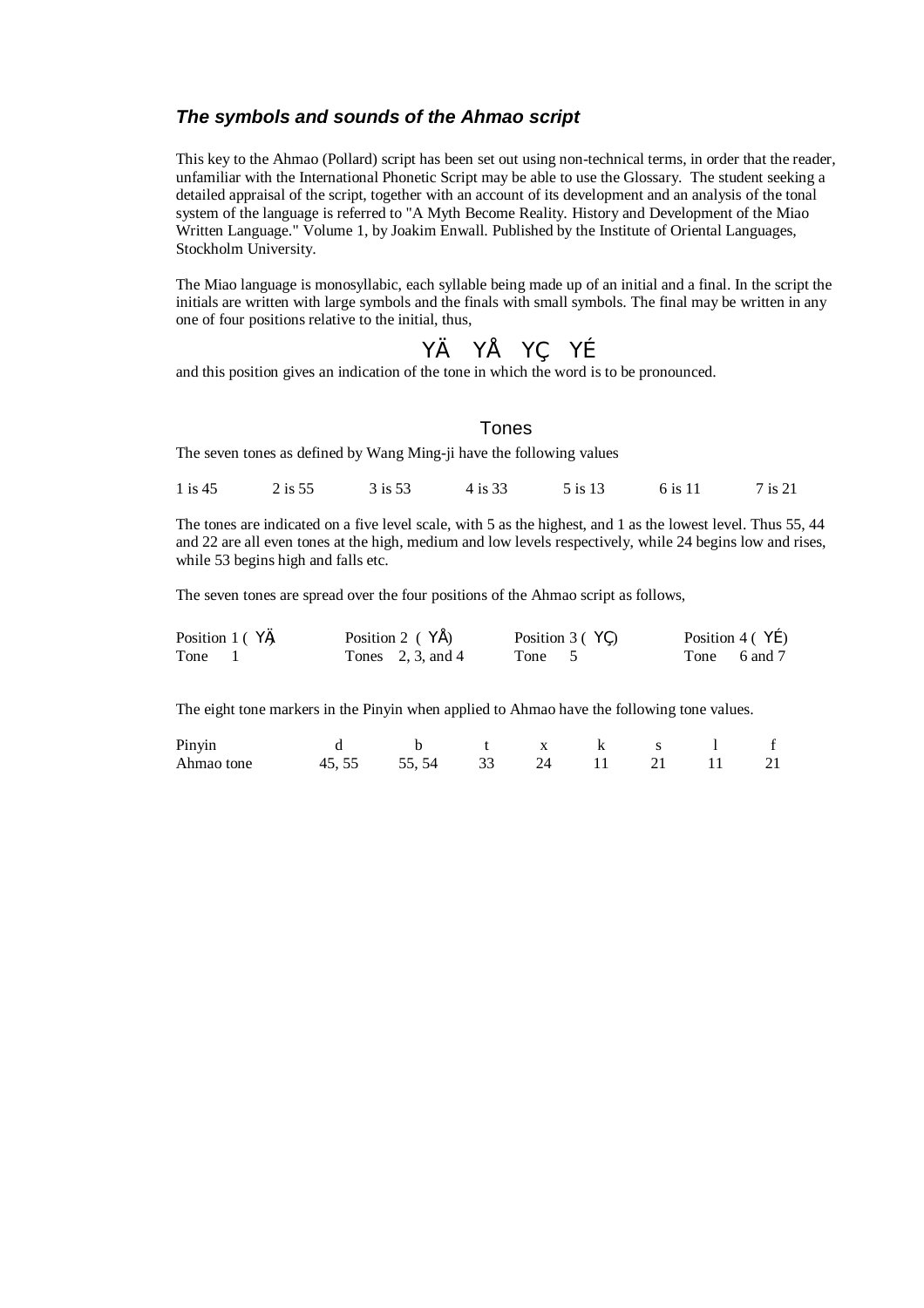Initials

| Miao         | <b>Sound</b>                                                                                                                                                                         | <b>Pinyin</b>         |
|--------------|--------------------------------------------------------------------------------------------------------------------------------------------------------------------------------------|-----------------------|
| P            | b as in bat                                                                                                                                                                          | $\mathbf b$           |
| P'           | p as in pen                                                                                                                                                                          | p                     |
| Τ            | $d$ as in $d$ o                                                                                                                                                                      | d                     |
| T'           | t as in ten                                                                                                                                                                          | t                     |
| Χ            | dz as in suds                                                                                                                                                                        | z                     |
| Χ'           | ts as in lets                                                                                                                                                                        | $\mathbf c$           |
| Ε            | j as in jug                                                                                                                                                                          | $zh$ or $j$           |
| E'           | ch as in chum                                                                                                                                                                        | ch or q               |
| D            | $d(r)$ This sound does not occur in English. It is the letter "d" pronounced with the<br>tip of the tongue curled toward the roof of the mouth giving the "d" a feint "r"<br>quality | dr                    |
| D'           | $t(r)$ As above but with the letter "t"                                                                                                                                              | tr                    |
| K.           | g as in go                                                                                                                                                                           | g                     |
| $K^{\prime}$ | k as in kill                                                                                                                                                                         | k                     |
| A            | gl as in glass                                                                                                                                                                       | dl                    |
| A'           | cl as in class                                                                                                                                                                       | tl                    |
| W            | Guttural g. This sound does not occur in English. It is similar to the letter "g" but<br>pronounced at the back of the throat.                                                       | gh                    |
| W'           | Guttural k. As the foregoing but with the letter "k"                                                                                                                                 | kh                    |
| M            | m as in me                                                                                                                                                                           | m                     |
| 'M           | This sound does not occur in English. It is an "m", preceded by a short exhalation<br>of breath through the nose                                                                     | hm                    |
| С            | n as in night                                                                                                                                                                        | n                     |
| 'C           | This sound does not occur in English. It is an "n", with nasal breathing as<br>explained above                                                                                       | hn                    |
| G            | ng as in sing                                                                                                                                                                        | ngg                   |
| 'G           | This sound does not occur in English. It is an "ng", with a nasal breathing as<br>explained above                                                                                    | hngg                  |
| L            | 1 as in life                                                                                                                                                                         | 1                     |
| F            | This sound does not occur in English. It is the Welsh "ll"                                                                                                                           | hl                    |
| Υ            | This symbol has no pronunciation. It is used as a measure with words which are<br>purely vowel sounds, i.e. finals only, so that their tonal positions can be properly<br>shown      | Not used<br>in Pinyin |
| H            | h as in high                                                                                                                                                                         | h                     |
| V            | v as in view                                                                                                                                                                         | V                     |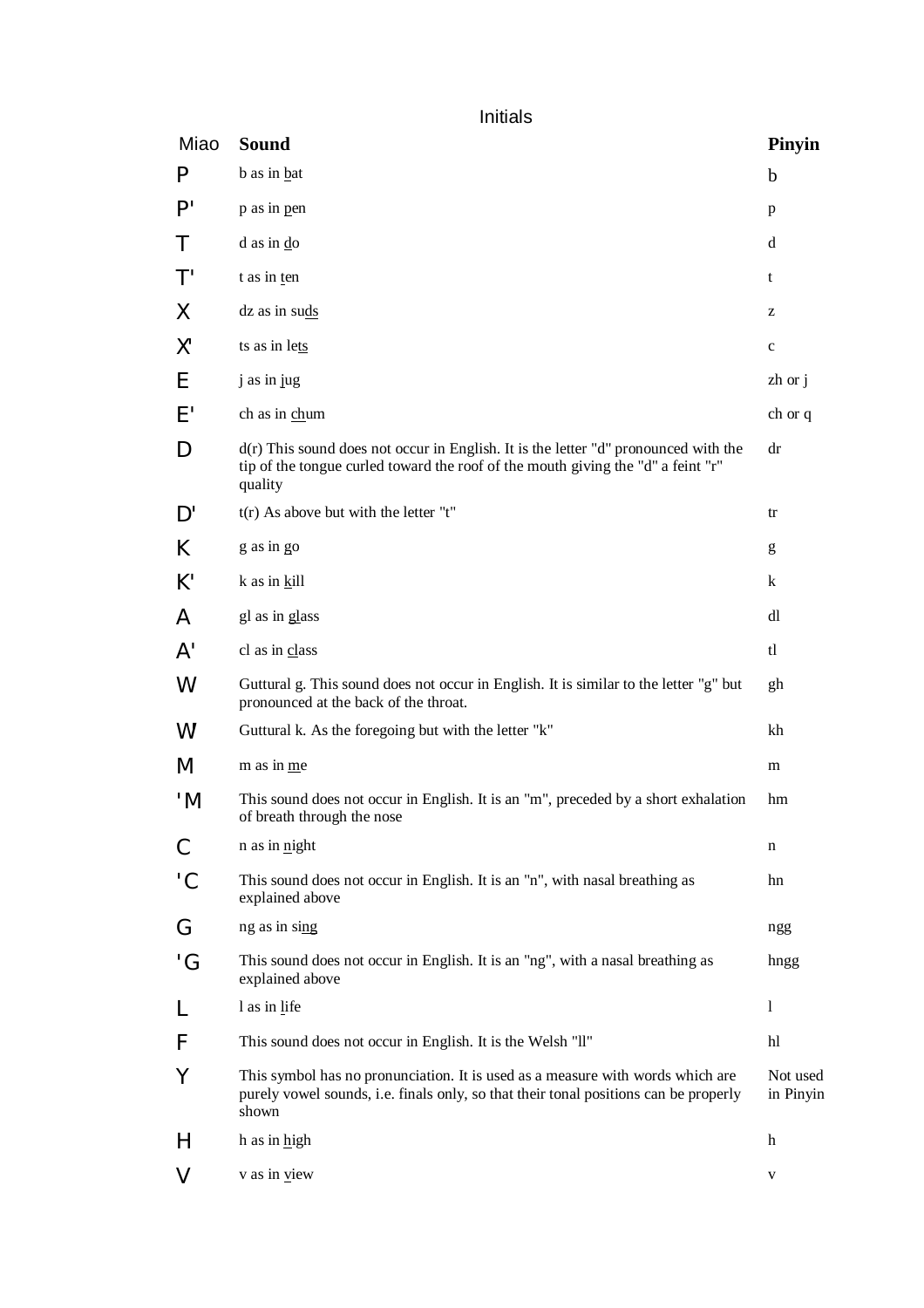| Miao | <b>Sound</b>                                                                                                                                                                           | Pinyin       |
|------|----------------------------------------------------------------------------------------------------------------------------------------------------------------------------------------|--------------|
| B    | f as in fun                                                                                                                                                                            | $\mathbf{f}$ |
| Z    | z as in zoo                                                                                                                                                                            | r            |
| S    | s as in sun                                                                                                                                                                            | S            |
| O    | y as in you.                                                                                                                                                                           | у            |
|      | j as in the French word for "I" je                                                                                                                                                     | y            |
|      | Some words are always pronounced one way, some always the other, but there<br>are many where there is some ambivalence between the two                                                 |              |
|      | sh as in show                                                                                                                                                                          | sh or x      |
|      | This sound does not occur in English. The voiced vowel that follows it is<br>pronounced at the very back of the throat but there is no glottal stop.                                   | hx           |
|      | This sound does not occur in Englsh. It is pronounced as the foregoing but is<br>accompanied by the expelling of breath. It is akin to the "ch" in Scottish<br>pronunciation of "loch" | hx           |
|      | This symbol is occasionally used in Chinese loan words for the sound "w" as in<br>"wang"                                                                                               | W            |

**Note.** The first sixteen of the initials, P to W', may all be preceded by the letter C , e.g. CP, CP', CT, CT' etc. [In Pinyin written nb, np, nd, nt etc.] In all but two cases the pronunciation of these compound initials is exactly as would be expected, e.g.  $CT$  is "nd" as in land,  $CX'$  is "nts" as in ants . The exceptions are CP and CP' which are pronounced "mb" as in timber, and "mp" as in temper respectively.

In the case of the initials  $E$ ,  $E'$ ,  $CE$ ,  $CE'$  and  $J$ , the normal equivalents in Pinyin are zh, c, nzh, nc, and sh. However, when the final that follows is ž or any diphthong beginning with ž including the diphthong š , the Pinyin equivalents become j, q, nj, nq, and x, respectively.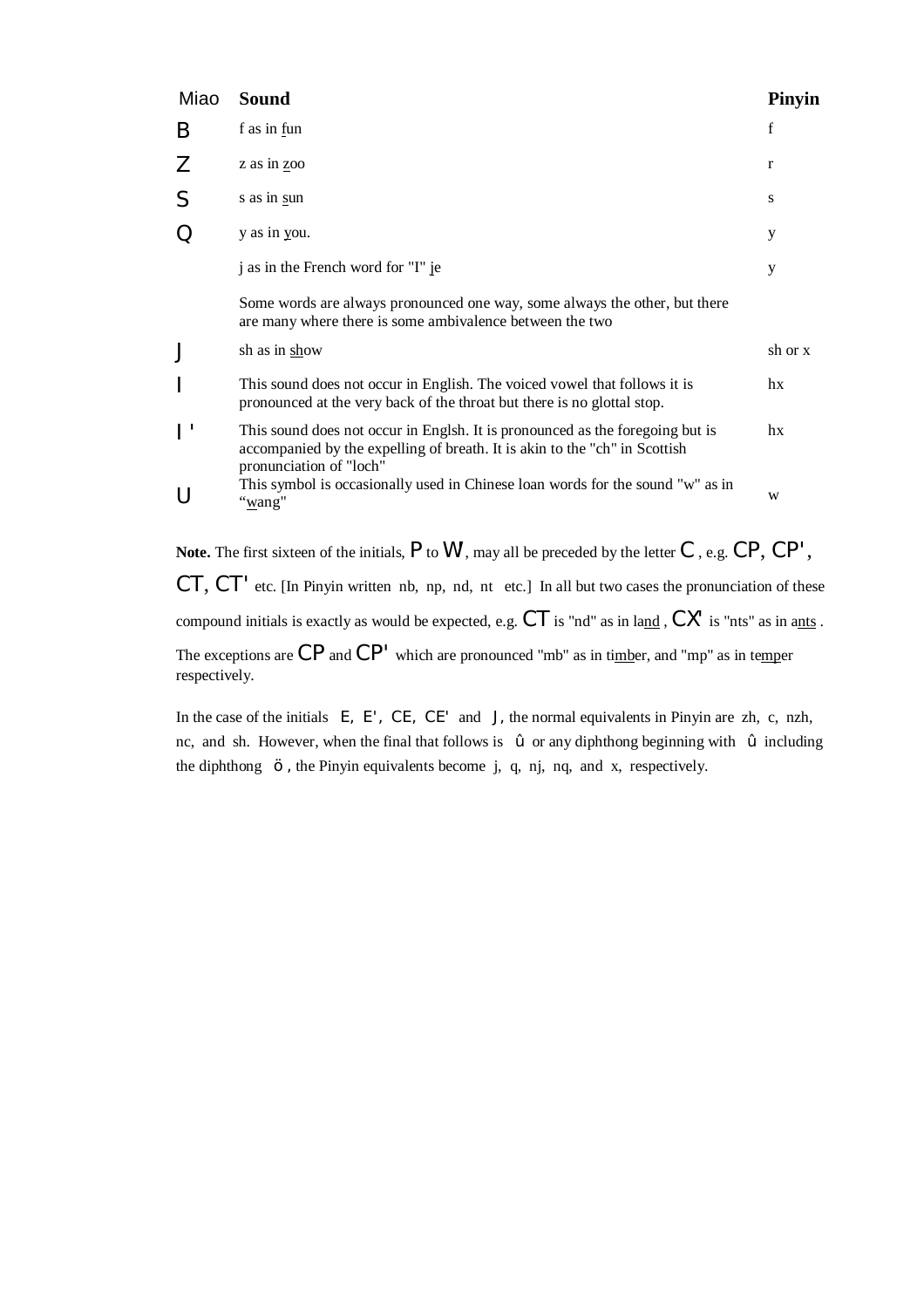Finals

| <b>Miao</b> | <b>Sound</b>                                                                                                                                                                                    | Pinyin          |
|-------------|-------------------------------------------------------------------------------------------------------------------------------------------------------------------------------------------------|-----------------|
| Ÿ           | ee as in see                                                                                                                                                                                    | $\mathbf{i}$    |
|             | i as in it                                                                                                                                                                                      | $\mathbf{i}$    |
|             | a as in father                                                                                                                                                                                  | a               |
|             | ou as in ought                                                                                                                                                                                  | 0               |
|             | oo as in too                                                                                                                                                                                    | u               |
| ß           | This sound does not occur in English. It is the "u" of "une" in French, and is<br>formed by pronouncing "ee" with the lips pursed                                                               | yu              |
| 0           | e as in the                                                                                                                                                                                     | e               |
| ×           | This sound does not occur in English. It is the "e" of "the" but pronounced with<br>the teeth together and the tip of the tongue close behind the teeth                                         | W               |
|             | This sound does not occur in English. It is the "e" of "the" but pronounced<br>through the nose, similar to the "un" in "unction"                                                               | ang             |
| A           | This sound does not occur in English. It is similar to the "ir" in "shirt", or the "ur"<br>in "church" but with the "r" pronounced very lightly                                                 | $\mathbf{i}$    |
| Ë           | This sound does not occur in English. It is pronounced in the same way as the<br>foregoing but with the lips pursed                                                                             | yu              |
| £           | ye as in yet                                                                                                                                                                                    | ie              |
| Ş           | ea as in beatitude                                                                                                                                                                              | ia              |
| 《           | yo as in York                                                                                                                                                                                   | 10 <sup>2</sup> |
| ã           | ew as in hew                                                                                                                                                                                    | iu              |
| Ū           | ieu as in dieu" in French                                                                                                                                                                       | ie              |
| П           | This sound does not occur in English. It is the "e" as in "the" followed by the "u"<br>of the French word "une". It is the sound "ow" in "cow" as it is pronounced in the<br>Devonshire dialect | eu              |
| ≺           | This sound does not occur in English. It is the "ee" of "see" followed by the $"''"$<br>sound described above                                                                                   | ieu             |
|             | This sound does not occur in English. It is the "ee" of "see" followed by the "X"<br>sound described above                                                                                      | iw              |
| ŧ           | This sound does not occur in English. It is the "ee" of "see" "followed by the " $-$ "<br>sound described above                                                                                 | iang            |
|             | ay as in say                                                                                                                                                                                    | ai              |